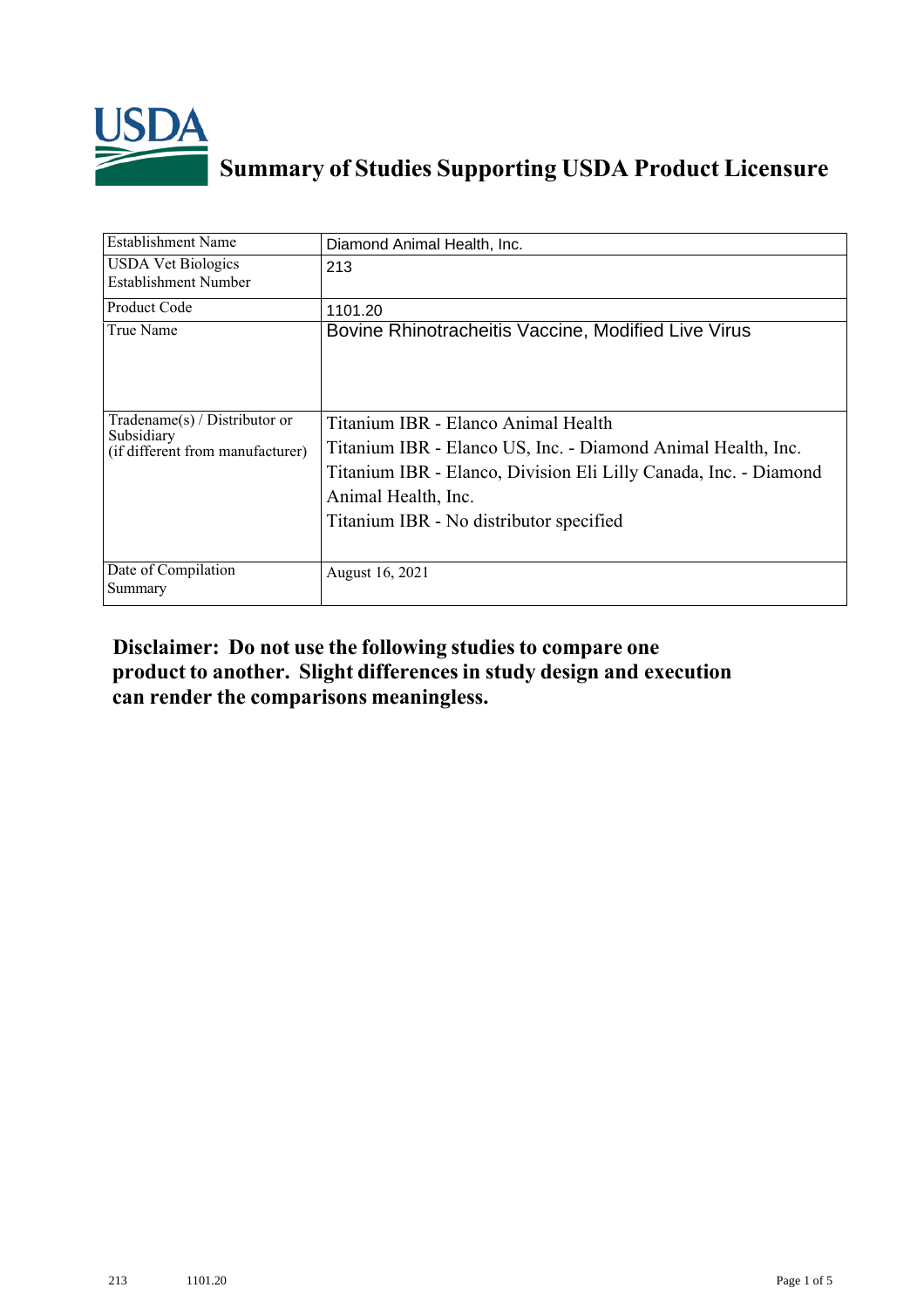| <b>Study Type</b>              | Efficacy                                                                                                                                                                                                                                                                                                                    |  |  |  |  |
|--------------------------------|-----------------------------------------------------------------------------------------------------------------------------------------------------------------------------------------------------------------------------------------------------------------------------------------------------------------------------|--|--|--|--|
| <b>Pertaining to</b>           | Infectious Bovine Rhinotracheitis (IBR) Virus                                                                                                                                                                                                                                                                               |  |  |  |  |
| <b>Study Purpose</b>           | To demonstrate effectiveness against disease caused by infectious                                                                                                                                                                                                                                                           |  |  |  |  |
|                                | bovine rhinotracheitis virus.                                                                                                                                                                                                                                                                                               |  |  |  |  |
| <b>Product Administration</b>  | 1 dose to calves 6-8 months of age.                                                                                                                                                                                                                                                                                         |  |  |  |  |
| <b>Study Animals</b>           | Bovine                                                                                                                                                                                                                                                                                                                      |  |  |  |  |
| <b>Challenge Description</b>   |                                                                                                                                                                                                                                                                                                                             |  |  |  |  |
| <b>Interval observed after</b> |                                                                                                                                                                                                                                                                                                                             |  |  |  |  |
| challenge                      |                                                                                                                                                                                                                                                                                                                             |  |  |  |  |
| <b>Results</b>                 | Study data were evaluated by USDA-APHIS prior to product<br>licensure and met regulatory standards for acceptance at the time<br>of submission. No data are published because this study was<br>submitted to USDA-APHIS prior to January 1, 2007, and APHIS<br>only requires publication of data submitted after that date. |  |  |  |  |
| <b>USDA Approval Date</b>      | July 13, 1998                                                                                                                                                                                                                                                                                                               |  |  |  |  |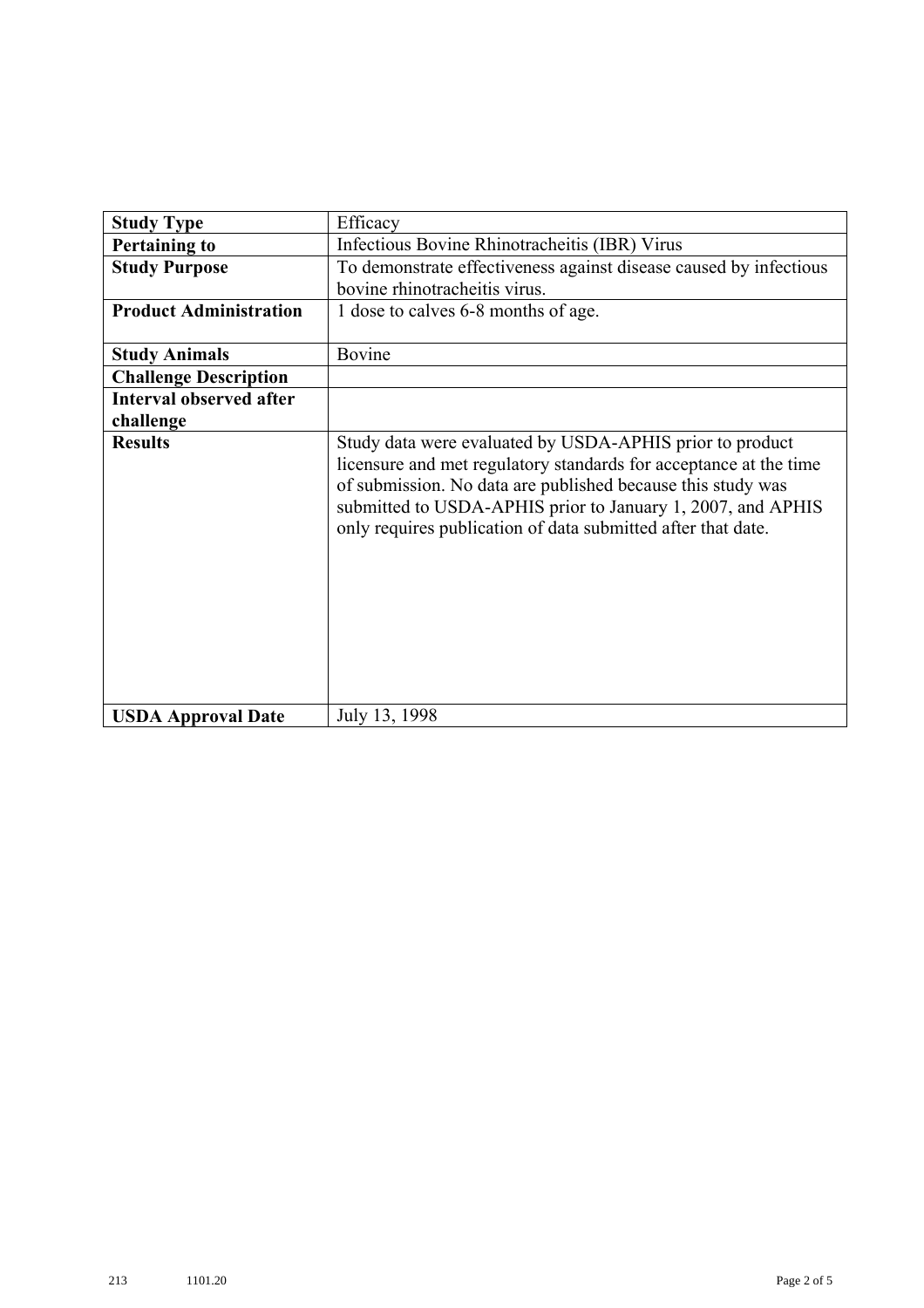| <b>Study Type</b>              | Safety                                                                                                                                                                                                                                                                                                                      |  |  |
|--------------------------------|-----------------------------------------------------------------------------------------------------------------------------------------------------------------------------------------------------------------------------------------------------------------------------------------------------------------------------|--|--|
| <b>Pertaining to</b>           | ALL                                                                                                                                                                                                                                                                                                                         |  |  |
| <b>Study Purpose</b>           | Demonstrate safety of product under typical use conditions                                                                                                                                                                                                                                                                  |  |  |
| <b>Product Administration</b>  | One dose                                                                                                                                                                                                                                                                                                                    |  |  |
| <b>Study Animals</b>           | Bovine                                                                                                                                                                                                                                                                                                                      |  |  |
| <b>Challenge Description</b>   | <b>NA</b>                                                                                                                                                                                                                                                                                                                   |  |  |
| <b>Interval observed after</b> |                                                                                                                                                                                                                                                                                                                             |  |  |
| challenge                      |                                                                                                                                                                                                                                                                                                                             |  |  |
| <b>Results</b>                 | Study data were evaluated by USDA-APHIS prior to product<br>licensure and met regulatory standards for acceptance at the time<br>of submission. No data are published because this study was<br>submitted to USDA-APHIS prior to January 1, 2007, and APHIS<br>only requires publication of data submitted after that date. |  |  |
| <b>USDA Approval Date</b>      | July 13, 1998                                                                                                                                                                                                                                                                                                               |  |  |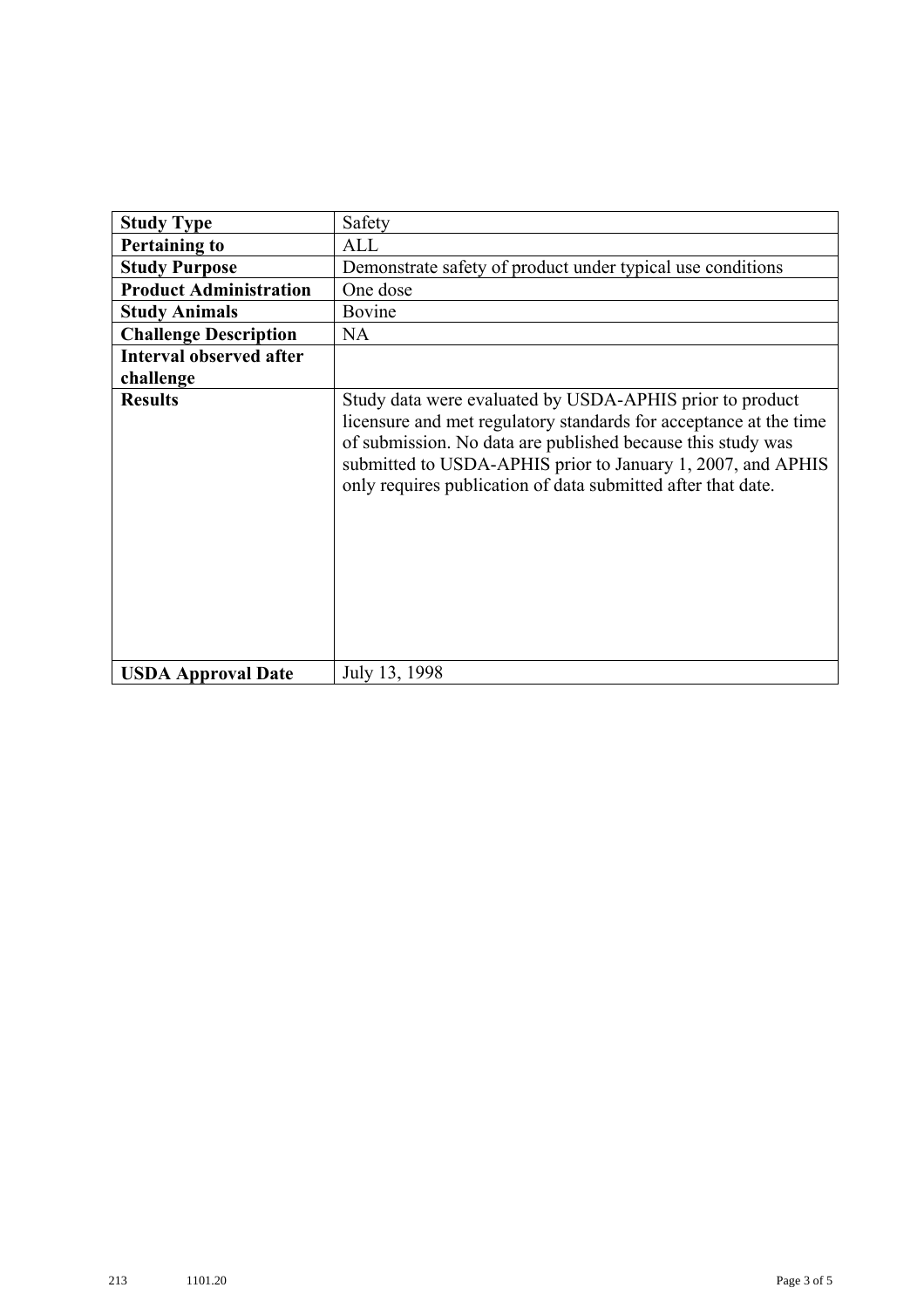| <b>Study Type</b>              | Safety                                                             |                                                                 |                                                          |                                                                     |  |  |  |
|--------------------------------|--------------------------------------------------------------------|-----------------------------------------------------------------|----------------------------------------------------------|---------------------------------------------------------------------|--|--|--|
| <b>Pertaining to</b>           | <b>ALL</b>                                                         |                                                                 |                                                          |                                                                     |  |  |  |
| <b>Study Purpose</b>           | To demonstrate safety in pregnant cows and calves nursing          |                                                                 |                                                          |                                                                     |  |  |  |
|                                | pregnant cows                                                      |                                                                 |                                                          |                                                                     |  |  |  |
| Product                        |                                                                    | Two doses administered subcutaneously to heifers and cows, 1    |                                                          |                                                                     |  |  |  |
| <b>Administration</b>          |                                                                    | dose prior to breeding and 1 dose during pregnancy at different |                                                          |                                                                     |  |  |  |
|                                |                                                                    |                                                                 |                                                          | trimesters. Heifers and cows were confirmed to be pregnant at       |  |  |  |
|                                |                                                                    | administration during pregnancy.                                |                                                          |                                                                     |  |  |  |
| <b>Study Animals</b>           | Heifers and cows-separate groups vaccinated during each trimester. |                                                                 |                                                          |                                                                     |  |  |  |
|                                |                                                                    |                                                                 |                                                          | Similar sized groups in each trimester were maintained as controls. |  |  |  |
| <b>Challenge Description</b>   | <b>NA</b>                                                          |                                                                 |                                                          |                                                                     |  |  |  |
| <b>Interval observed after</b> |                                                                    | Heifers and cows observed from pre-breeding vaccination through |                                                          |                                                                     |  |  |  |
| challenge                      | birth of calves. Nursing calves observed through 4 weeks of age.   |                                                                 |                                                          |                                                                     |  |  |  |
| <b>Results</b>                 | <b>Summary of Calving Rates</b>                                    |                                                                 |                                                          |                                                                     |  |  |  |
|                                |                                                                    |                                                                 | (Normal calves delivered/Total deliveries)               |                                                                     |  |  |  |
|                                |                                                                    |                                                                 |                                                          |                                                                     |  |  |  |
|                                | Trimester                                                          |                                                                 | Vaccinates                                               | Controls                                                            |  |  |  |
|                                |                                                                    |                                                                 | 200/208 (96%)                                            | 205/213 (96%)                                                       |  |  |  |
|                                | $\overline{2}$                                                     |                                                                 | 302/313 (96%)                                            | 293/308 (95%)                                                       |  |  |  |
|                                | $\overline{3}$                                                     |                                                                 | 193/205 (94%)                                            | 195/208 (94%)                                                       |  |  |  |
|                                | Total                                                              |                                                                 | 695/726 (96%)                                            | 693/729 (95%)                                                       |  |  |  |
|                                |                                                                    |                                                                 |                                                          |                                                                     |  |  |  |
|                                | First Trimester $(\leq)$ days of gestation)                        |                                                                 |                                                          |                                                                     |  |  |  |
|                                |                                                                    |                                                                 | Vaccinate                                                | Control                                                             |  |  |  |
|                                | Enrolled                                                           |                                                                 | 209                                                      | 213                                                                 |  |  |  |
|                                | Excluded (not related                                              |                                                                 | $\mathbf{1}$                                             | $\theta$                                                            |  |  |  |
|                                | to vaccination)<br>Aborted or stillborn                            |                                                                 | 6                                                        | 5                                                                   |  |  |  |
|                                |                                                                    |                                                                 |                                                          |                                                                     |  |  |  |
|                                | $\overline{3}$<br>Died at or after birth<br>$\overline{2}$         |                                                                 |                                                          |                                                                     |  |  |  |
|                                | Second Trimester (94-187 days of gestation)                        |                                                                 |                                                          |                                                                     |  |  |  |
|                                | Vaccinate                                                          |                                                                 |                                                          | Control                                                             |  |  |  |
|                                | Enrolled<br>Excluded (not related                                  |                                                                 | 315                                                      | 310                                                                 |  |  |  |
|                                |                                                                    |                                                                 | $\overline{2}$                                           | $\overline{2}$                                                      |  |  |  |
|                                | to vaccination)                                                    |                                                                 |                                                          |                                                                     |  |  |  |
|                                | Aborted or stillborn                                               |                                                                 | $\overline{7}$                                           | 9                                                                   |  |  |  |
|                                | Died at or after birth                                             |                                                                 | $\overline{4}$                                           | $6*$                                                                |  |  |  |
|                                |                                                                    |                                                                 | *one death was from a set of twins; the other was normal |                                                                     |  |  |  |
|                                |                                                                    |                                                                 |                                                          |                                                                     |  |  |  |
|                                | Third Trimester (188-250 days of gestation)<br>Vaccinate           |                                                                 |                                                          |                                                                     |  |  |  |
|                                |                                                                    |                                                                 |                                                          | Control                                                             |  |  |  |
|                                | Enrolled                                                           |                                                                 | 205                                                      | 208                                                                 |  |  |  |
|                                | Aborted or stillborn                                               |                                                                 | 9                                                        | $9*$                                                                |  |  |  |
|                                | $4**$<br>Died at or after birth<br>3                               |                                                                 |                                                          |                                                                     |  |  |  |
|                                | *one stillborn was from a set of twins; the other was normal       |                                                                 |                                                          |                                                                     |  |  |  |
|                                |                                                                    |                                                                 | **one dead was from a set of twins; the other was normal |                                                                     |  |  |  |